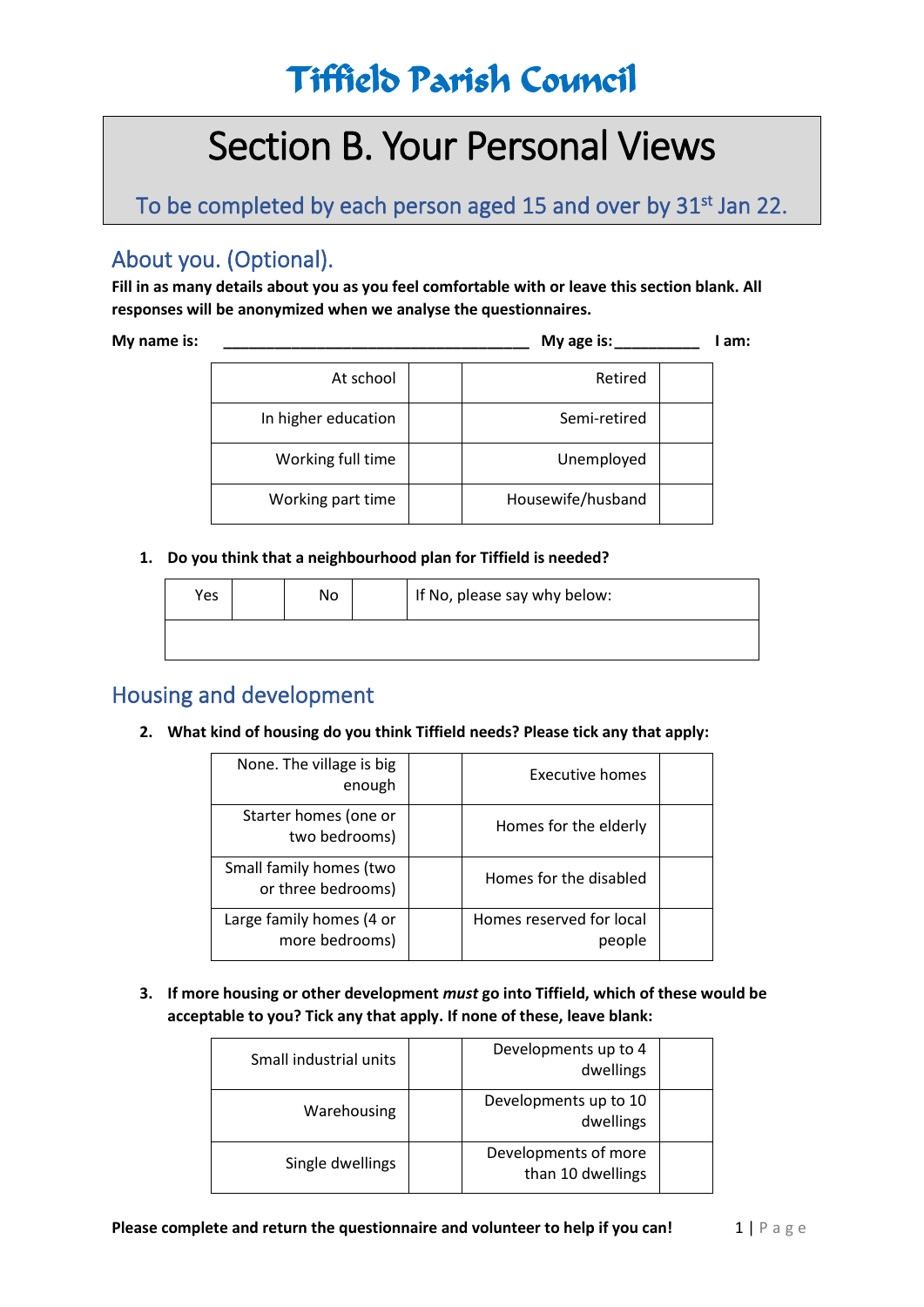**4. If more housing or other development** *must* **go into Tiffield, where would you like it to go? Tick any that apply. If none of these, leave blank:**

| Infilling between existing<br>properties      | On land near Saint Johns                         |  |
|-----------------------------------------------|--------------------------------------------------|--|
| On land adjacent to<br>existing houses        | On land on the Eastcote<br>Road                  |  |
| On land extending High<br><b>Street North</b> | On land between High<br>Street South & St. Johns |  |
| On land along Caldecote<br>Road               | On land going out<br>towards Towcester           |  |
| On land east of the A43                       |                                                  |  |

#### **5. What are your concerns with regards to future development? Please tick all that apply:**

| Existing services (e.g.,<br>drains) couldn't cope | Existing roads wouldn't<br>be able to cope |
|---------------------------------------------------|--------------------------------------------|
| Poor impact on the<br>village character           | Concerns over design                       |
| Concerns over the<br>developments' size           | Concerns over increase<br>in traffic       |
| <b>Environmental concerns</b>                     | Concerns over increase<br>in flooding      |
| Other. Please specify below:                      |                                            |

**6. Do you know anyone who has had to leave the parish, or is unable to return, in the last 10 years through lack of available housing to buy or rent? Please tick one box.**



**7. Would you be in favour of a scheme consisting of affordable homes for rent or shared ownership, with first preference being given to residents or ex residents of Tiffield?**

| Yes | No |  |
|-----|----|--|
|     |    |  |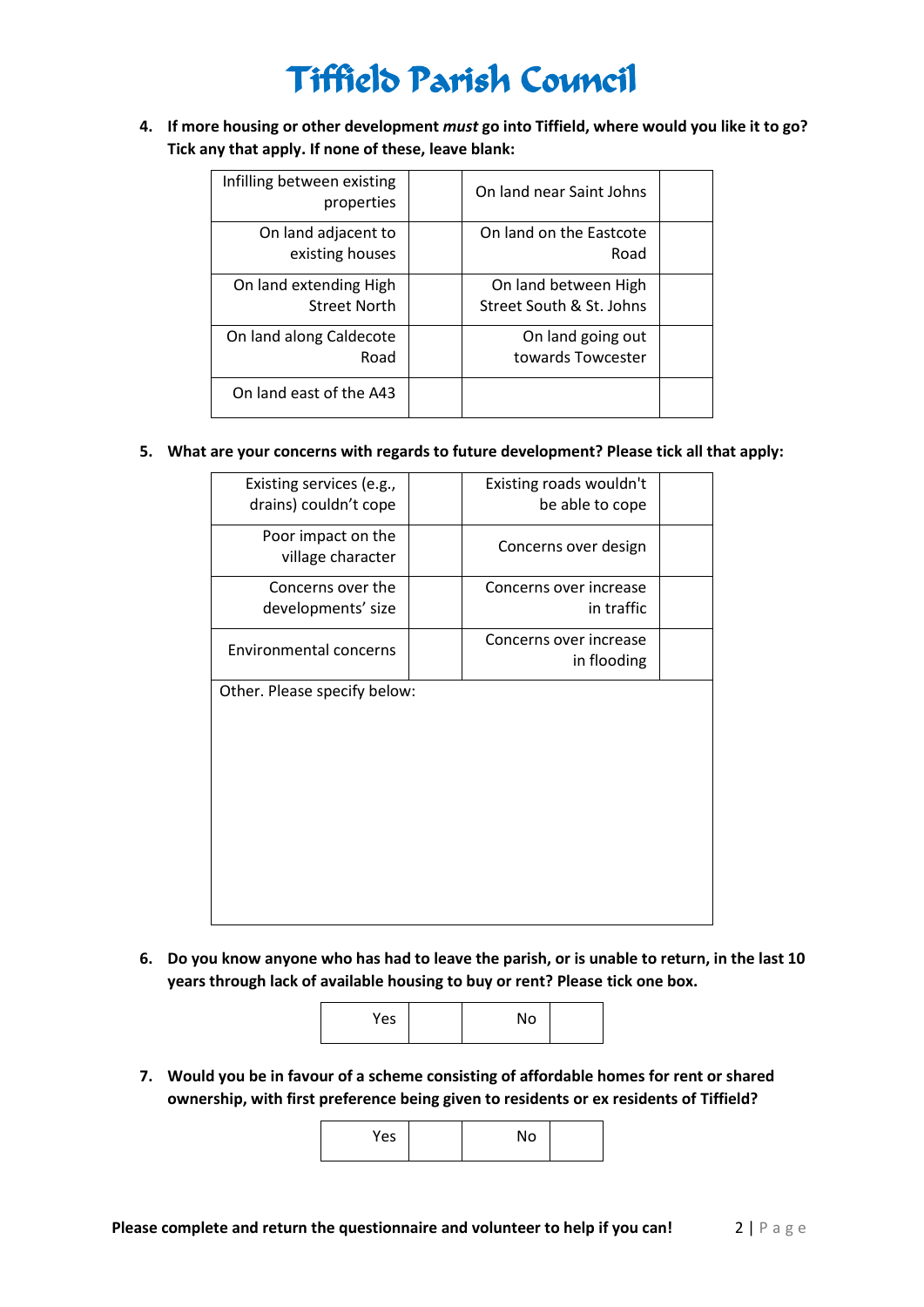### **Transport**

**8. Which means of transport do you most often use? Put a cross for Never used, then 1 most often use, 2 next etc**

| Car                       | Motorbike / Scooter          |  |  |
|---------------------------|------------------------------|--|--|
| Gayton & Tiffield minibus | School bus                   |  |  |
| <b>Bicycle</b>            | Other. Please specify below: |  |  |
|                           |                              |  |  |
|                           |                              |  |  |

**9. What changes to the Gayton & Tiffield minibus service would encourage you to use it more? Please tick all that apply:**

| More routes             | Improved frequency           |  |
|-------------------------|------------------------------|--|
| More bus stop locations | Other. Please specify below: |  |
|                         |                              |  |
|                         |                              |  |
|                         |                              |  |

**10. How would you rate the state of the roads in the parish? Please tick one box:**

| Appalling            | Poor |  |
|----------------------|------|--|
| Not really a problem | Good |  |

**11. Have you ever used Street Doctor [\(https://fixmystreet.northamptonshire.gov.uk/\)](https://fixmystreet.northamptonshire.gov.uk/) to report problems with the roads?**



**12. Would you consider speeding traffic to be a problem in Tiffield and, if so, where?**

|                               | Yes | No |  |
|-------------------------------|-----|----|--|
| If yes, please say where here |     |    |  |
|                               |     |    |  |

**13. Which traffic calming measures would you most like to see? Please rank order 1 most needed to 4 least needed**

**Please complete and return the questionnaire and volunteer to help if you can! <b>3** | P a g e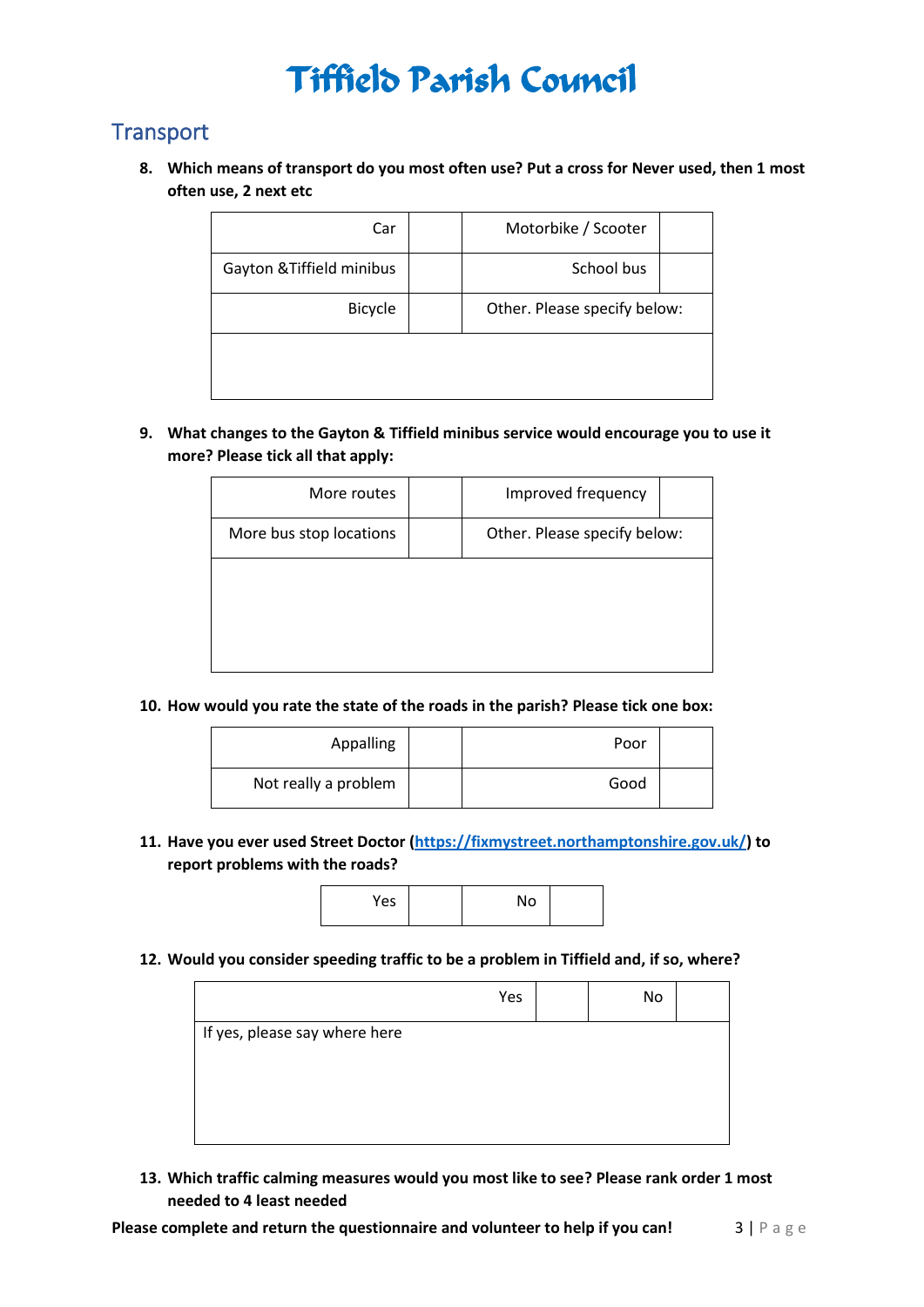| Road narrowing.                          | A 20mph speed limit.         |  |
|------------------------------------------|------------------------------|--|
| Vehicle activated speed indicator signs. | Other. Please specify below: |  |
|                                          |                              |  |
|                                          |                              |  |

**14. There are several public footpaths in the village, NOT including the Pocket Park. Regarding these, how often do you use one or more of them:**

| Occasionally |         | Never (Go to $Q$ 15). |
|--------------|---------|-----------------------|
| Weekly       | Monthly |                       |

#### **15. If you do use local footpaths:**

|                           | Yes | No |
|---------------------------|-----|----|
| Are they well signposted? |     |    |
| Would a map of them help? |     |    |
| Are any difficult to use? |     |    |
| Please say why here:      |     |    |
|                           |     |    |
|                           |     |    |

**16. Are you happy with the way the village greens and verges are maintained?**

| Yes | No | If No, please say why below: |
|-----|----|------------------------------|
|     |    |                              |
|     |    |                              |
|     |    |                              |

## Village amenities and services.

#### **17. Does the play equipment on Claydon's Field meet the needs of these groups of children?**

|                 | Yes | No | Please suggest improvements here: |
|-----------------|-----|----|-----------------------------------|
| 0-5 year olds   |     |    |                                   |
| 6-11 year olds  |     |    |                                   |
| 12-16 year olds |     |    |                                   |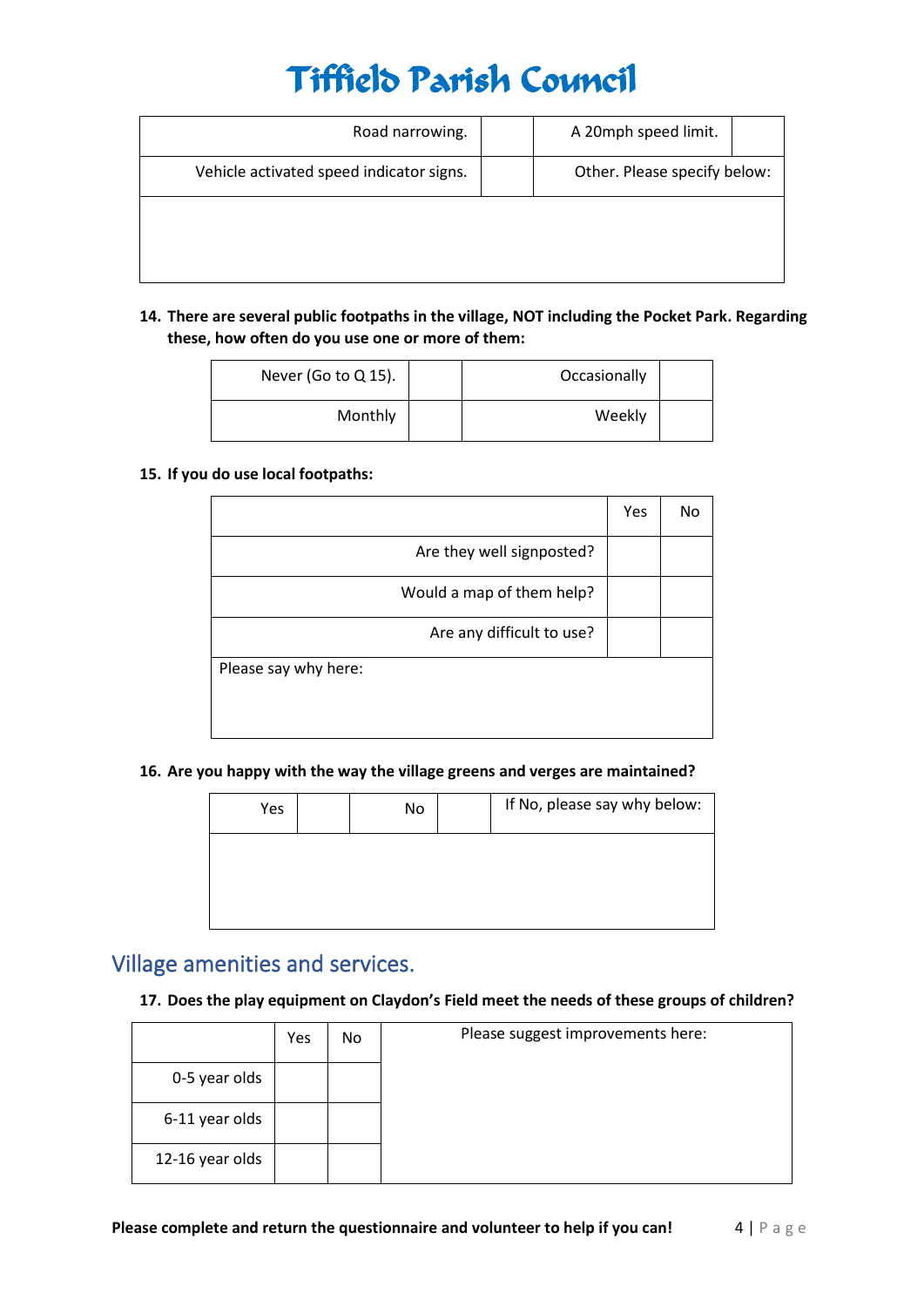#### **18. How often do you walk in the Pocket Park?**

| Never   | Occasionally | Please suggest any improvements here: |
|---------|--------------|---------------------------------------|
| Monthly | Weekly       |                                       |

#### **19. Do you consider any of these to be a problem in the village? Please tick any that apply**

| Litter             | Please give details and suggest any improvements or other<br>problems below: |
|--------------------|------------------------------------------------------------------------------|
| Pavement condition |                                                                              |
| Dog fouling        |                                                                              |
| Untrimmed hedges   |                                                                              |

#### **20. How do you find out about what is going on in the village? Tick any that apply:**

| Word of mouth                     | The village<br>Facebook page         |  |
|-----------------------------------|--------------------------------------|--|
| The Tiffield<br>Thunderbolt       | Chatting at the<br>George            |  |
| The Parish Council<br>noticeboard | Notices posted<br>around the village |  |
| The Parish Council<br>website     | Other (please say<br>what here)      |  |

#### **21. What is your opinion about the mobile phone signal in the parish?**

| Excellent, no<br>problems    | Generally good            | Please write the name of your<br>provider in the box below: |
|------------------------------|---------------------------|-------------------------------------------------------------|
| Intermittent, weak<br>signal | Very poor or no<br>signal |                                                             |

### The IM Properties development on the A43.

**22. IM Properties have proposed to build warehouses / offices / garage /a new roundabout on the A43. They have said that they will try to reduce the effects of the development on Tiffield. They have also said they will set up a Community Fund to help the village make improvements. Which of the following measures would you like to see? Tick all that apply:**

| Measures we could ask the developers to undertake                                 |  |
|-----------------------------------------------------------------------------------|--|
| Radar-activated speed indication signs at the entrances to the village on both    |  |
| High Street South and High Street North.                                          |  |
| 'School Ahead Slow Down' signs either side of the approach to the primary         |  |
| school with flashing amber lights for busy times.                                 |  |
| Road narrowing measures with traffic priority signs, which would still allow      |  |
| agricultural vehicles etc. to pass. These could be sited up the hill on St John's |  |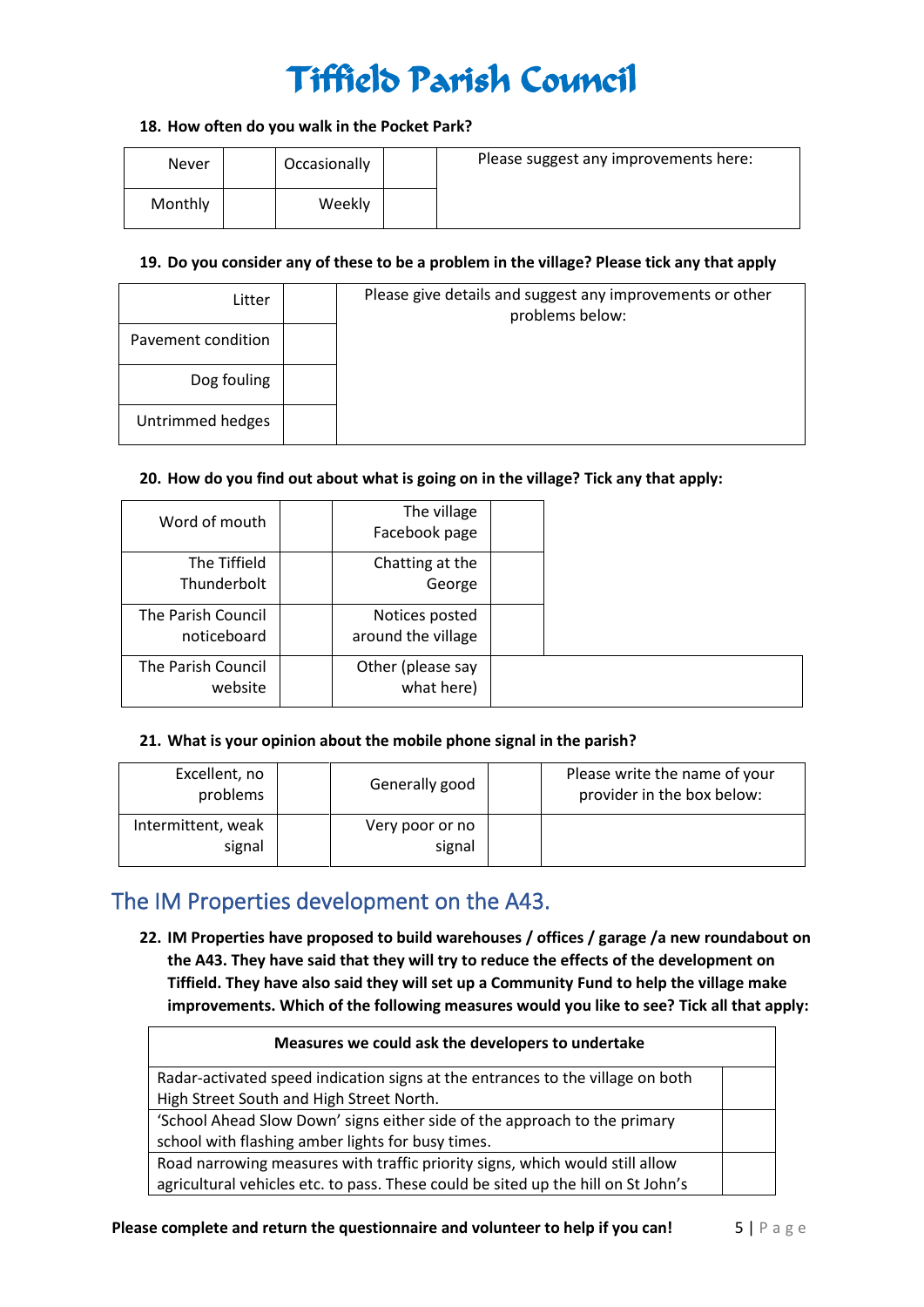| Road above Ark Farm and at the northern end of the village on High Street<br>North near the bend where the 30mph sign is located.                       |  |
|---------------------------------------------------------------------------------------------------------------------------------------------------------|--|
| Coloured tarmac / rumble strips in the roads at all the entrances to the village.                                                                       |  |
| Keep open the present pedestrian / cycle crossing over the A43 at the end of<br>Tiffield (Donkey) Lane                                                  |  |
| Install sufficient screening / planting etc. to minimise the visual impact of the<br>site and to minimise light and noise pollution as far as possible. |  |
| Make the access road to the site along Tiffield Lane as visually pleasing as<br>possible to compensate a little for the loss of the rural landscape     |  |
| Road signs saying 'Local access only. HGV traffic over 7.5T tons prohibited'.                                                                           |  |
| Possible uses of the Community Fund if set up. (The cost of many of the suggestions<br>below are beyond the present means of the Parish Council).       |  |
| Plant native trees in local hedgerows and verges to replace all the ash trees<br>which are likely to die soon of ash dieback disease                    |  |
| Install public car charging points                                                                                                                      |  |
| Renew and improve the play equipment on Claydon's Field                                                                                                 |  |
| Install a pathway from the entrance to the play equipment                                                                                               |  |
| Install a perimeter pathway from the entrance to the Pocket Park entrance                                                                               |  |
| Ask the developers to help resurface the pavements in Tiffield                                                                                          |  |
| Set up a fund to help village clubs and societies.                                                                                                      |  |
| Please note other ideas / concerns here                                                                                                                 |  |
|                                                                                                                                                         |  |
|                                                                                                                                                         |  |
|                                                                                                                                                         |  |
|                                                                                                                                                         |  |
|                                                                                                                                                         |  |
|                                                                                                                                                         |  |
|                                                                                                                                                         |  |
|                                                                                                                                                         |  |
|                                                                                                                                                         |  |
|                                                                                                                                                         |  |
|                                                                                                                                                         |  |
|                                                                                                                                                         |  |
|                                                                                                                                                         |  |

 $\overline{\phantom{a}}$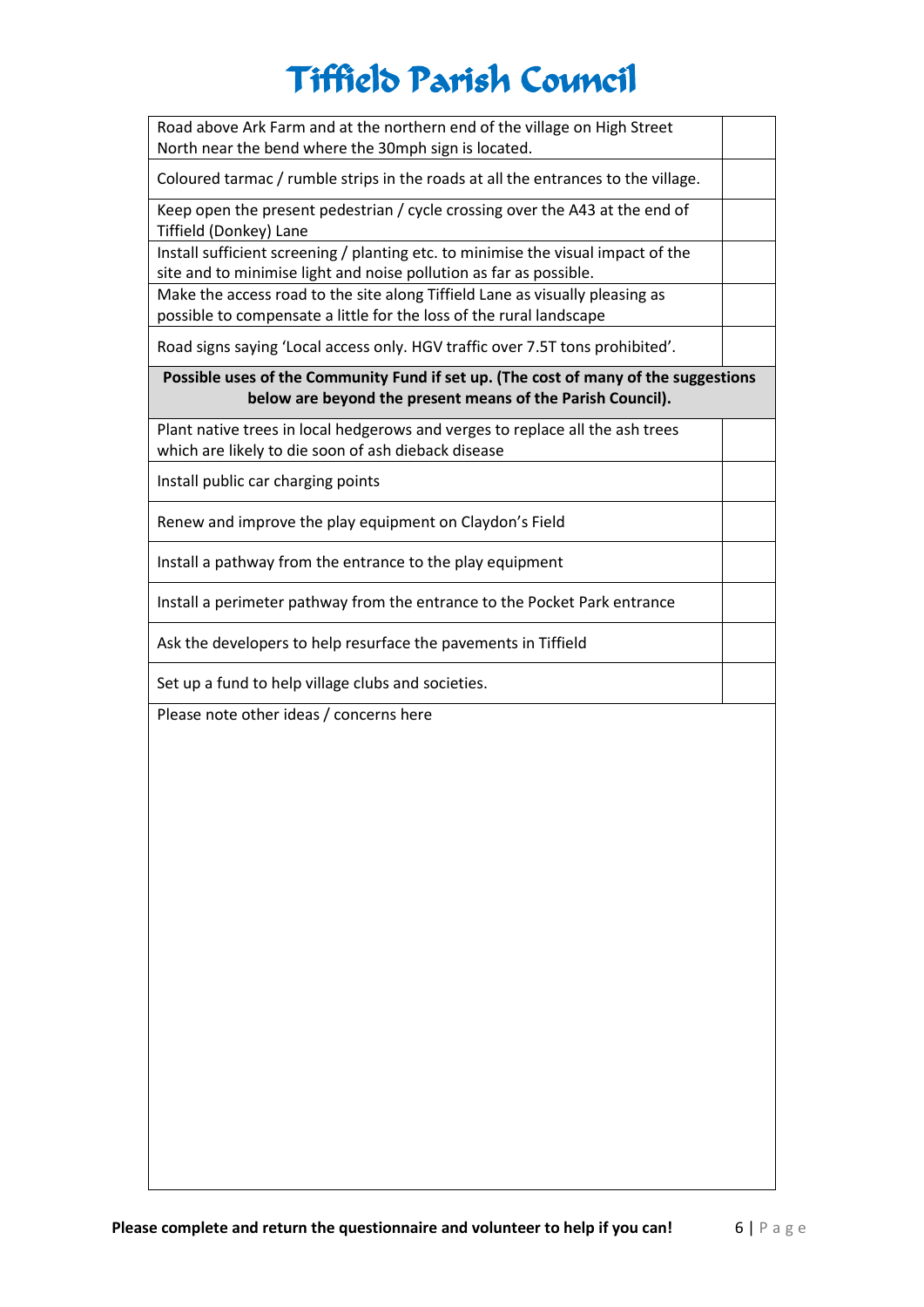**23. What would be your top 4 priorities from the list below for Tiffield? Please number them 1 to 4 in the boxes provided, with 1 being the highest priority:**

| More affordable housing              | More parking                    |  |
|--------------------------------------|---------------------------------|--|
| More housing                         | Improvements to Claydon's Field |  |
| Improved bus service                 | More youth facilities           |  |
| Traffic calming/speed reduction      | More community events           |  |
| Improved footpaths                   | Improved mobile phone coverage  |  |
| Village shop (essentials and papers) | Community venue / hall          |  |

If you have other ideas, please put them in the box below

**24. If you have any other concerns or think that we have missed something important regarding the future of Tiffield village, please describe them in the box below.**

**25. Finally. If you think you can help produce a neighbourhood plan for Tiffield, even in a very small way, please read the following page and put your name and contact details below or email the Clerk to the council at [clerk@tiffieldparishcouncil.org.uk](mailto:clerk@tiffieldparishcouncil.org.uk) . Thanks!!!**